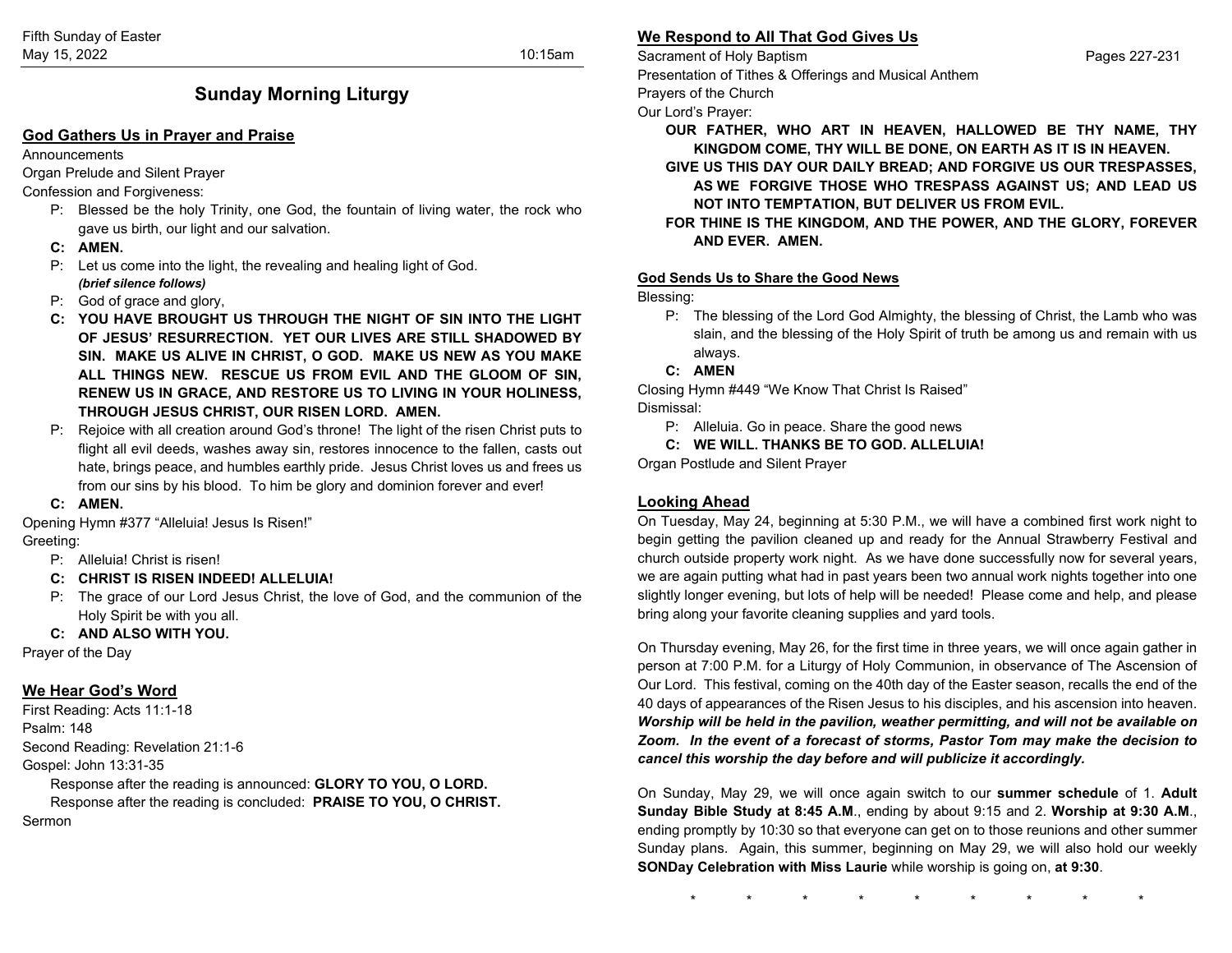# **Saint John's Evangelical Lutheran Church**

**Berrysburg, PA**

**717-362-9519**

**[stjohnhillchurch@frontier.com](mailto:stjohnhillchurch@frontier.com) | [www.stjohnhillchurch.org](http://www.stjohnhillchurch.org/)**

# **Our Mission**

*St. John congregation, responding to the call of the Holy Spirit through the Gospel, unites together to preach and teach the Word, administer the sacraments, and carry out God's mission. With God's guidance and grace, we strive to boldly proclaim by word and action the reconciling Gospel of Jesus: Working together for justice and peace, and caring for those in need in our community and world. We invite everyone to join us wherever you are on your faith journey.*

*Adopted December 8, 2013*

# **Serving Today**

| The Rev. Thomas G. Bruner, Jr. | Pastor                    |
|--------------------------------|---------------------------|
| Laurie Little                  | Young Christians Minister |
| Judy Ferree                    | Organist                  |
| Amy Gehring                    | Lector                    |
| Roy Henry                      | <b>Council President</b>  |

For the month of May, our *Celebrate* lectionary bulletin inserts are sponsored by Tim & Lori Motter in honor of the marriage of their daughter Shannon Motter to Aaron Troutman on May 14, 2022. Our support of **Tree 4 Hope** is sponsored by Chris & Dana Klouser in Honor of our Risen Savior in joyful anticipation of the birth of our grandson, Cooper, later this month. The support of one pastor for one month in the *Konde Diocese of the Evangelical Lutheran Church in Tanzania* is sponsored by Dale and Carol Hassinger for the Glory of God and the Founding Fathers that provided stability to enable us to continue our works of the church.

Welcome to all who are worshipping with us this morning. If you are a visitor, please sign our guest book in the foyer, and please worship with us again and join in other congregational family activities!

### **Today, Sunday, May 15**

*Deadline to Submit Items for June "St. John's Epistle"*

- 9am Adult Bible Study (On Zoom)
- 9am SONDay Celebration (In-Person) Masking and safe distancing are required for everyone present – both adults and young persons – to do our best to protect our (unvaccinated per current guidelines) younger congregational family members!
- 9am Confirmation Class (In-Person)
- 9am Youth Group Bible Time (In-Person)

10:15am Worship, Including Sacrament of Holy Baptism and Sunny Sermon and Celebration Time with Miss Laurie for Young Persons In-Person (In-Person and On Zoom) – In keeping with the most recent guidance from the Centers for Disease Control and Prevention for Dauphin County, masks are no longer required for anyone gathering upstairs for worship, but they remain an option for everyone.

11:15am *Here Comes Summer 'Dog Dayz' Family Fun Time*! (The dog days of summer are just around the corner – please plan to stay after worship as we kick things off. There will be hot DOGS and s'mores by the fire; Mongrel Madness with BW the Hound Dog; and lots of other canine capers! Bring your lawn chair for a DOGGONE good time! Thanks to the Women of the ELCA of St. John and Miss Laurie for organizing this event!!)

**This morning** we have the honor of welcoming **Kyrah Elaine-Marie Gessner** into the Kingdom of God and the St. John Congregational Family in the Sacrament of Holy Baptism. We pray that God will grant her parents, **Miana & Matthew**, her sponsors, her other family members and congregational family members the strength and grace to be faithful to the promises they and we all make here this morning!

### **Monday, May 16**

8-9:30am Pastor Tom's Office Hours

# **Tuesday, May 17**

Pastor Tom's Office Hours 6:15pm Meeting of Worship & Music Committee

## **Wednesday, May 18**

8am-12pm Pastor Tom's Office Hours

*6:30-7:30pm* Midweek Bible Study

Third and Scheduled Final Planning Meeting for our Annual Strawberry Festival – all interested folks are invited to attend and be a part of the committee!

### **Thursday, May 19**

8am-12pm Pastor Tom's Office Hours

### **Friday, May 20**

8-9:30am Pastor Tom's Office Hours

### **Saturday, May 21**

Pastor Tom's Weekly Day Off

### **Next Sunday, May 22**

Sixth Sunday of Easter

- 9am Adult Bible Study (On Zoom)
- 9am SONDay Celebration (In-Person) Masking and safe distancing are required for everyone present – both adults and young persons – to do our best to protect our (unvaccinated per current guidelines) younger congregational family members!
- 9am Confirmation Class (In-Person)

9am Youth Group Bible Time (In-Person)<br>10:15am OUTDOOR WORSHIP IN THE PA

- **OUTDOOR WORSHIP IN THE PAVILION, Including Celebration Time with** Miss Laurie for Young Persons In-Person (In-Person and On Zoom) – In keeping with the most recent guidance from the Centers for Disease Control and Prevention for Dauphin County, masks are no longer required for anyone gathering upstairs for worship, but they remain an option for everyone. *We will have approximately 100 well-spaced metal chairs set up in advance, but anyone who would prefer to do so is also welcome to bring along their own camp chairs to create their own seating.*
- 6pm Congregational Council Meeting